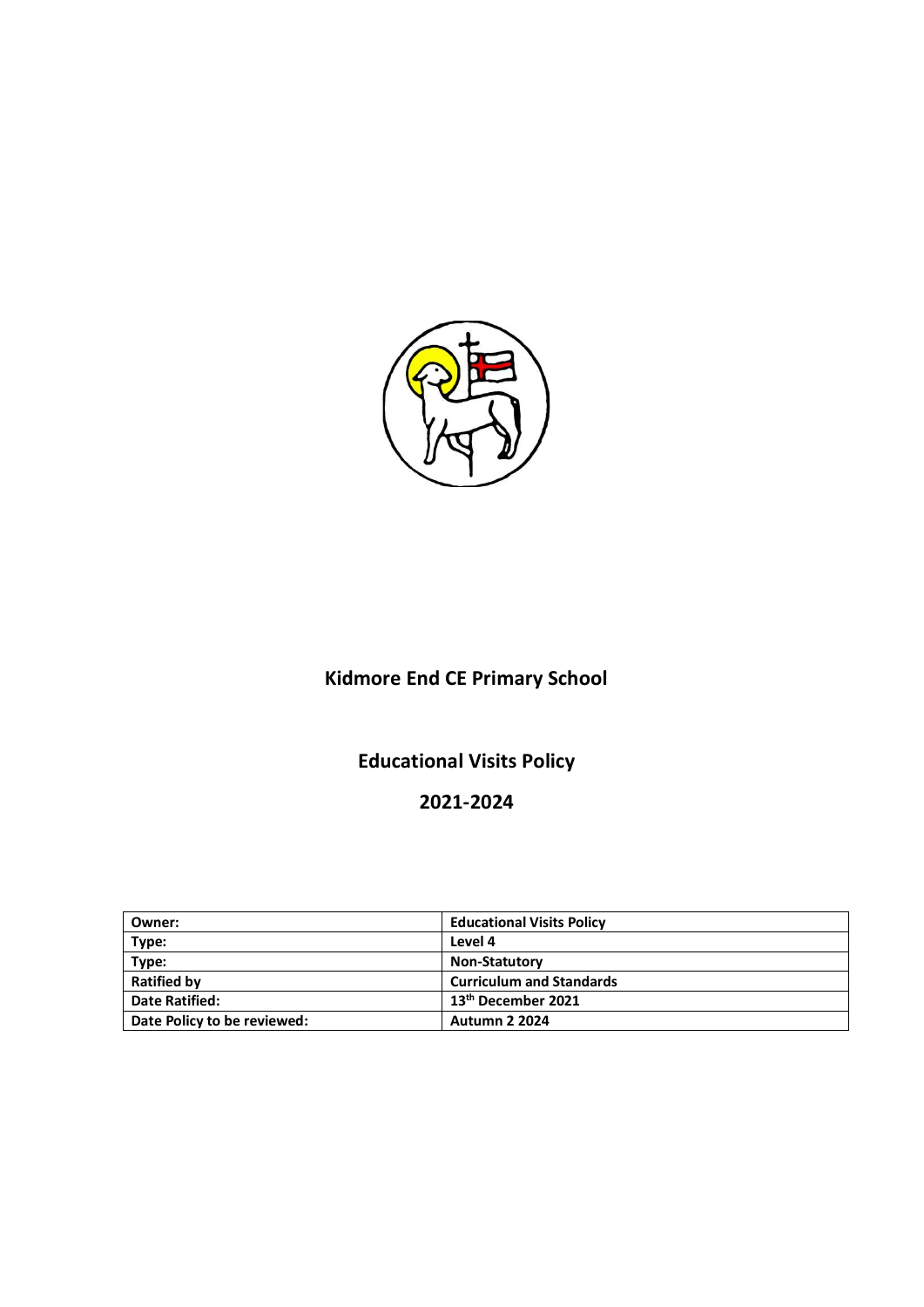All children at Kidmore End have access to educational visits which are organised to enhance and enrich the curriculum. When planning visits, staff will take account of educational issues, special needs and the participation of the children as well as promoting enjoyment and independence. Educational visits may be brief, less than a day, or may be longer residential visits.

## **Legal Framework.**

This is laid down in the Health and Safety at Work Act and Regulations 1992. As an ODST School we continue to follow the *Oxfordshire Guidance for Managing Off-Site Visits and Learning Outside the Classroom Activities* which is available in the Staff Shared area or at [http://www.oxfordshireoutdoorlearningservice.co.uk/.](http://www.oxfordshireoutdoorlearningservice.co.uk/) Employers are responsible for the health, safety and welfare of participants in the off-site visits (in the case of Kidmore End School the employers are Oxford Diocesan Schools Trust).

## **Employers must:**

- Assess the risk of activities
- Introduce measures to control those risks
- Inform employees about the measures they have introduced
- Have written procedures for arranging visits (decisions about visits are designated to the Headteacher or Educational Visits Co-ordinator (EVC)
- Ensure that there is a designated and trained Educational Visits Co-ordinator(EVC)

## **Employees must:**

- Take reasonable care of their own and others' health and safety.
- Co-operate with their employers over safety matters.
- Carry out activities in accordance with training and instructions
- Inform the employer of any serious risks
- Act in accordance with the teachers' common law duty (act as a reasonable parent would do in the circumstances)
- Follow the written procedures for arranging visits, including obtaining the permission of the EVC

## **The local governing body should:**

- Ensure that the Headteacher or EVC shows that his/her plans comply with regulations and guidelines and reports back after the visit.
- Ensure that they are informed about school visits

## **The Headteacher or designated Educational Visits Coordinator should ensure that:**

- Visits comply with regulations and guidelines.
- The group leader is competent to monitor risks throughout the visit
- They are clear about their own role if taking part in the visit as a group member/supervisor.

### They should also ensure that:

- Adequate safeguarding procedures are in place
- All necessary actions have been completed before the visit takes place
- The risk assessment has been completed and appropriate measures put in place
- Training needs have been assessed by a competent person and the needs of the staff and pupils have been considered
- The group leader has experience in supervising this age group
- The group leader or qualified instructor is competent to instruct the activity and is familiar with the location/centre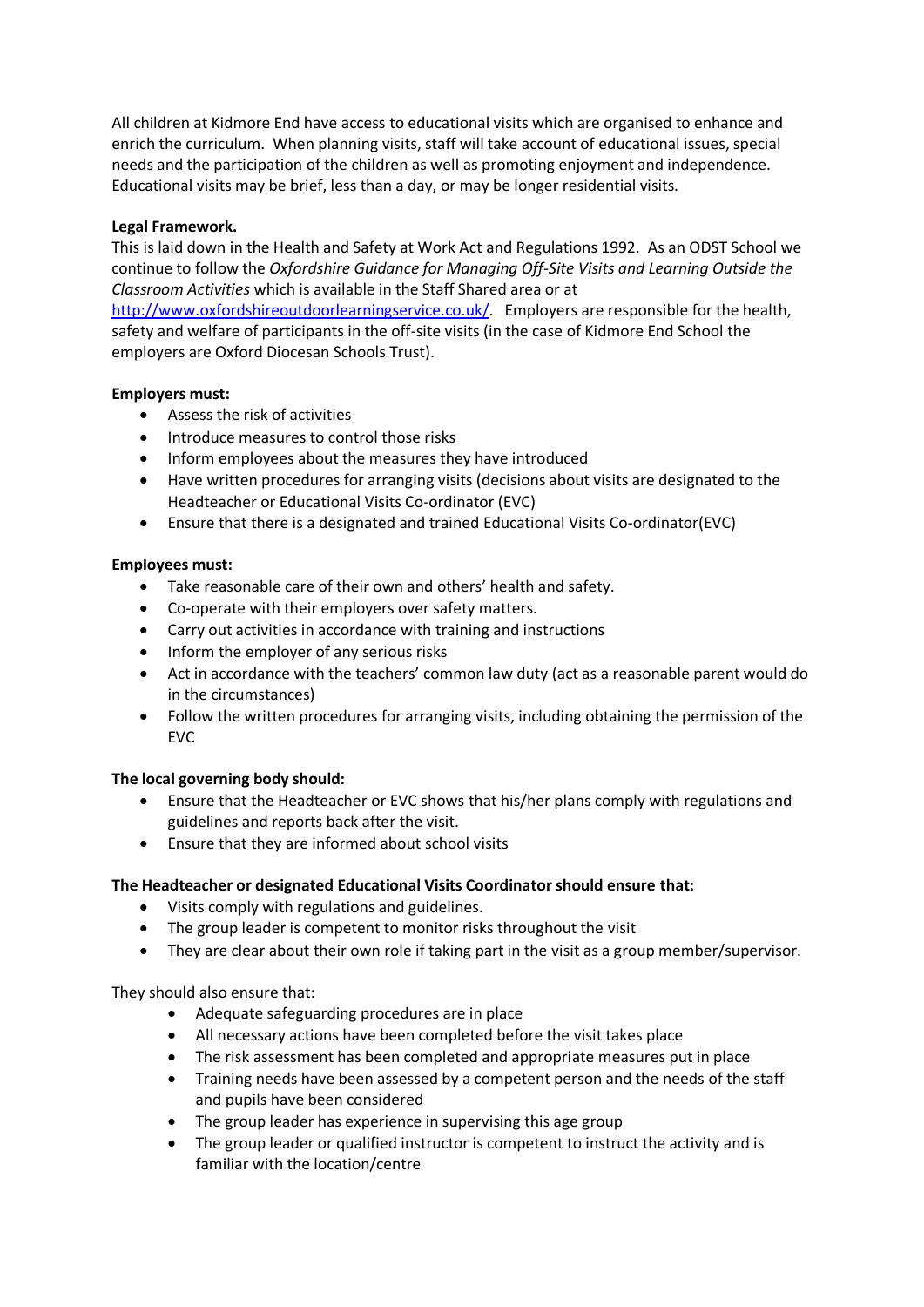- Adult/pupil ratio is appropriate
- ODST has approved the visit where they are required to do so, and the Headteacher or EVC have approved all other trips.
- Parents have signed the consent forms
- Arrangements have been made for the medical needs and SEND of pupils
- Adequate first aid is provided
- A school contact has been nominated, with details given to the group leader
- The group leader has a copy of the emergency procedures, the names of everyone in the group and contact details of next of kin (for trips taking place in school hours this information can be held by the school office as long as the group leader has the school mobile)
- There is a contingency plan for any delays, including a late return home.

## **The group leader (usually the class teacher) should have overall responsibility for the supervision and conduct of the visit. They should:**

- Request permission for the trip from the Educational Visits Co-ordinator they must provide costings, curriculum relevance and risk assessment prior to booking the trip
- Follow health and safety guidelines
- Appoint a deputy for the trip
- Clearly define the roles of accompanying adults and inform them of their roles
- Ensure adequate first aid is available
- Ensure adult/child ratio is appropriate, consult EVC if unsure
- Be familiar with the location especially if outdoor and adventurous activities are taking place
- Obtain parental permission and any relevant first aid information. Parental consent must be in written form.
- Review visits and activities and inform the headteacher where adjustments may be necessary
- Consider stopping the visit if the risk is unacceptable
- To have knowledge of insurance details
- Be well acquainted with any activities on water
- To be aware of variables in weather conditions and any dangers of surrounding environment.

## **Parents should:**

- Provide the group leader of emergency contact details
- Give the group leader information about the child's emotional, psychological and physical health which may be relevant to the visit
- Complete the necessary consent form.

## **Pupils must:**

- Not take any unnecessary risks
- Follow the instructions of the group leader and any other supervisors (including those at the venue)

Pupils whose behaviour is considered a danger (to themselves or the group) should not be allowed on the visit. If this occurs, the curriculum aims of the visit should be fulfilled in other ways wherever possible. Children whose behaviour is unacceptable on a residential may be sent home.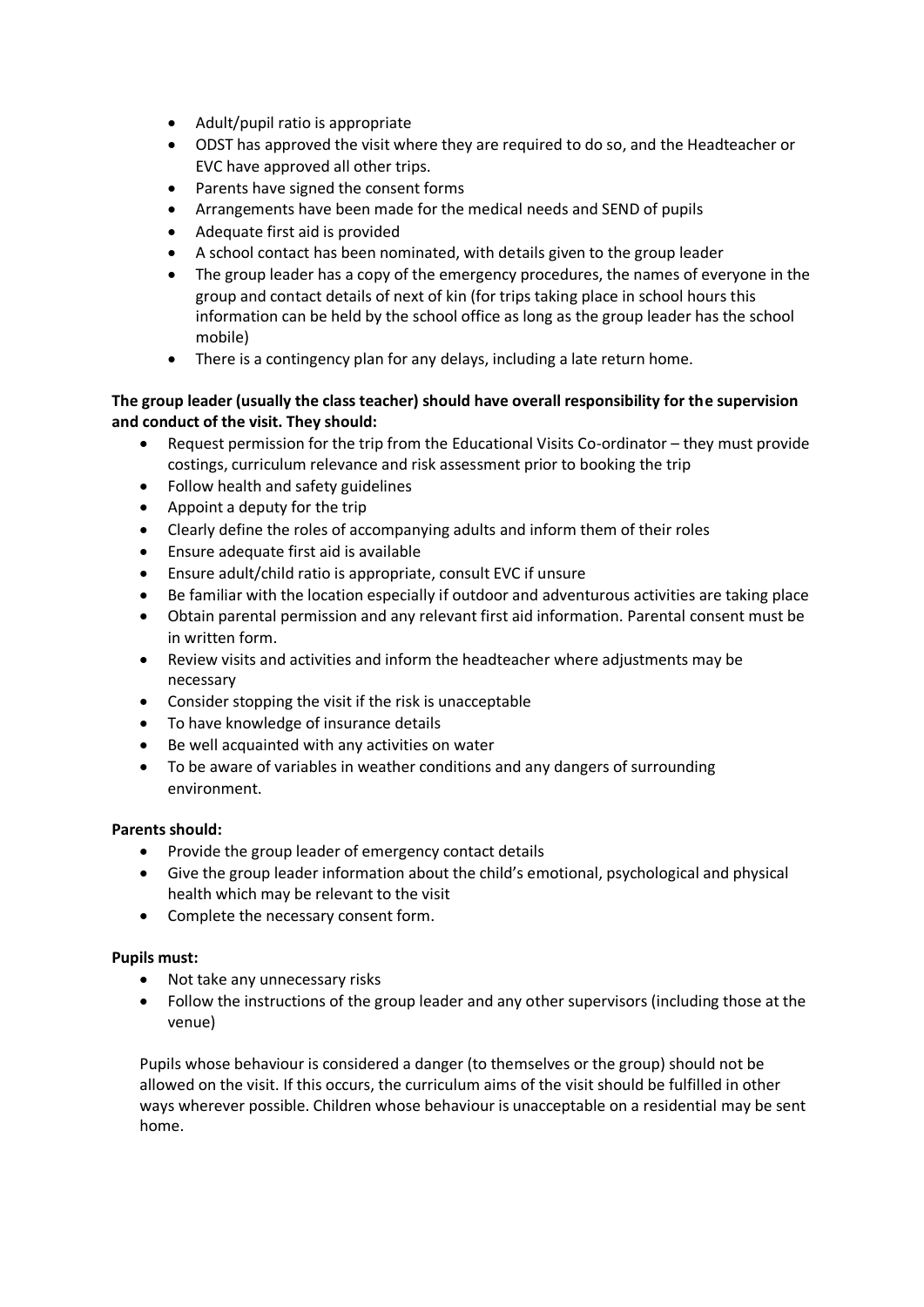#### **Risk Assessments**

A risk assessment must be carried out before the trip and given to the EVC prior to booking. Risk assessments for residential trips should be forwarded to ODST (via Smart Log).

#### **Safety Procedures.**

The adult in charge should thoroughly investigate the venue being visited.

All staff must be aware of any children with SEND or medical needs and these must be prepared for, with the correct medication. At least one member of the staff must have first aid knowledge. For children participating in residential visits the group leader should meet with parents to discuss the specific details of any medical needs and any medication or treatment required during the trip. The member of staff organising the trip must obtain all relevant medical information about each child. All medication must be clearly labelled with the child's name and dosage. This applies to travel sickness medication. Medicines should be kept with the teacher with the exception of inhalers.

A mobile phone must be taken and any accompanying adults should be given the number in case of emergency. Each adult supervisor must have list of their group and guidance on their role.

### **Walking**

Children should always walk carefully in organised groups with an adult at both the front and back of the line; additional adults should be dispersed amongst the group. When crossing roads children should halt and only cross when instructed by the adult in charge. Adults at the front and back should wear high visibility vests.

Walks should be a maximum of 2-4 miles for lower juniors and 3-6 miles for upper juniors according to previous experience and confidence. Walks should be planned with easy access to shelter or a quick return to transport. Appropriate clothing should be worn, including footwear. Trainers should not be used for a long, hard walk. The group organiser should listen to the weather forecast before setting out and take a survival pack with them (first aid kit, including bandages, emergency blankets, extra high energy food and flask of hot drink) if considered appropriate. Depending on the venue they should also take a whistle, map and compass.

#### **Vehicle Breakdown**

The immediate responsibility of the staff is to ensure the safety of the children. When this has been done the adult in charge should contact the school so they can keep the parents informed. It is the driver's responsibility to contact the police and organise alternative transport.

#### **Adult Ratio**

The group leader must arrange for an appropriate level of adult help, depending on the activity. The following are guidelines; if in any doubt please speak to the EVC.

| Class         | Ratio for Busy area | Ratio for less busy area |
|---------------|---------------------|--------------------------|
| Reception     | 1:4                 | 1:4                      |
| Years 1 and 2 | 1:4                 | 1:4                      |
| Years 3 and 4 | 1:4                 | 1:6                      |
| Years 5 and 6 | 1:8                 | 1:10                     |

### **Residential Trips**

At present Year Six goes on a week-long residential visit and Year Five have a 1 or 2 night overnight stay in the Summer Term. The Year 6 trip offers a high quality educational experience through challenging residential outdoor courses with an emphasis on the values of working together by